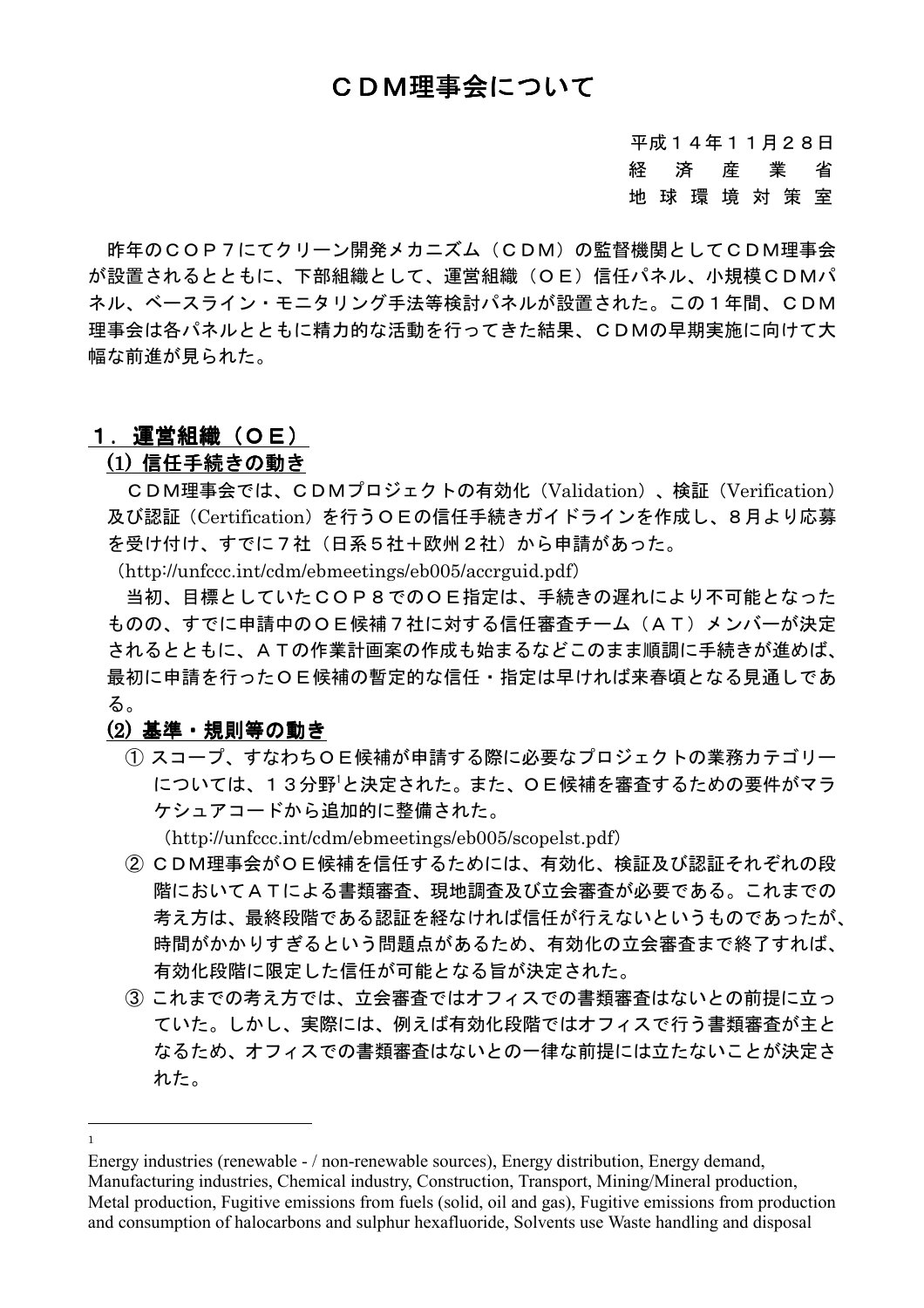4 世界的な業務展開を行うOE候補が特に注意を要する事項として、ATの現地調査 が行われたOE候補の地域ブランチ (parts of an applicant entity) のみがCDM 理事会より信任される旨が決定された。

#### (3) その他

現在の信任手続きガイドラインは、誤解を招く表現を避けるため、一部変更され、1

1月30日を期限にパブコメを実施し、次回運営機関信任パネル(12月5-6日)、

CDM理事会 (1月20-21日) にて審査·決定されることとなっている。

また、非付属書 I 国のO E 候補は、申請段階で登録料を50%支払い、信任され業務 が開始された段階で残金を支払うことが可能であるとの支援策が決定された。

### 2.プロジェクト設計書(PDD)

CDM実施事業者が有効化審査を受けるためにOEに提出するプロジェクト設計書(P DD)が承認された。

(http://unfccc.int/cdm/Panels/meth/cdmpdd.pdf)

## 3. 小規模CDMに関する簡略化手法・手続き

小規模CDMプロジェクトに関する簡素化手法・手続案が承認された。

 $(http://unfcc.int/resource/docs/cop8/03.pdf)$ 

また、小規模CDMプロジェクトのプロジェクト設計書 (PDD)、方法論、デバンドリ ングを回避する規定については現在、ベースライン・モニタリング手法等検討パネルにお いて審議中であり、これらは11月30日を期限にパブコメが実施され、さらに来年1月 20-21日の第7回CDM理事会にて審査されることとなっている。

### 4.ベースラインとモニタリング計画の方法に関するガイドライン

新しい方法論については、ベースライン及びモニタリング手法等検討パネルにおいて専 門家リストから専門家を選び、デスクレビューにより方法論の妥当性を評価することが第 4回CDM理事会にて決定され、これに基づき専門家リストへの応募が10月8日より行 われている。

### 5.プロジェクト登録費用(Registration fee)

UNFCCC事務局の期待値(通常CDM年間200件、小規模CDM年間100件) に基づき、以下の5段階別の費用が決定された。

| Average tonnes of CO2 equivalent reductions | US <sub>3</sub> |
|---------------------------------------------|-----------------|
| per year over the crediting period          |                 |
| (estimated/approved)                        |                 |
| $\leq 15,000$                               | 5,000           |
| $> 15,000$ and $\leq 50,000$                | 10,000          |
| $> 50,000$ and $\leq 100,000$               | 15,000          |
| $> 100,000$ and $\leq 200,000$              | 20,000          |
| > 200,000                                   | 30,000          |

# 6. CDM登録簿

CDM理事会は、CERの発行、保有、移転、獲得を正確に計上することを目的にCD M登録簿を作成することとなっている。このCDM登録簿は早期の開発が求められており、